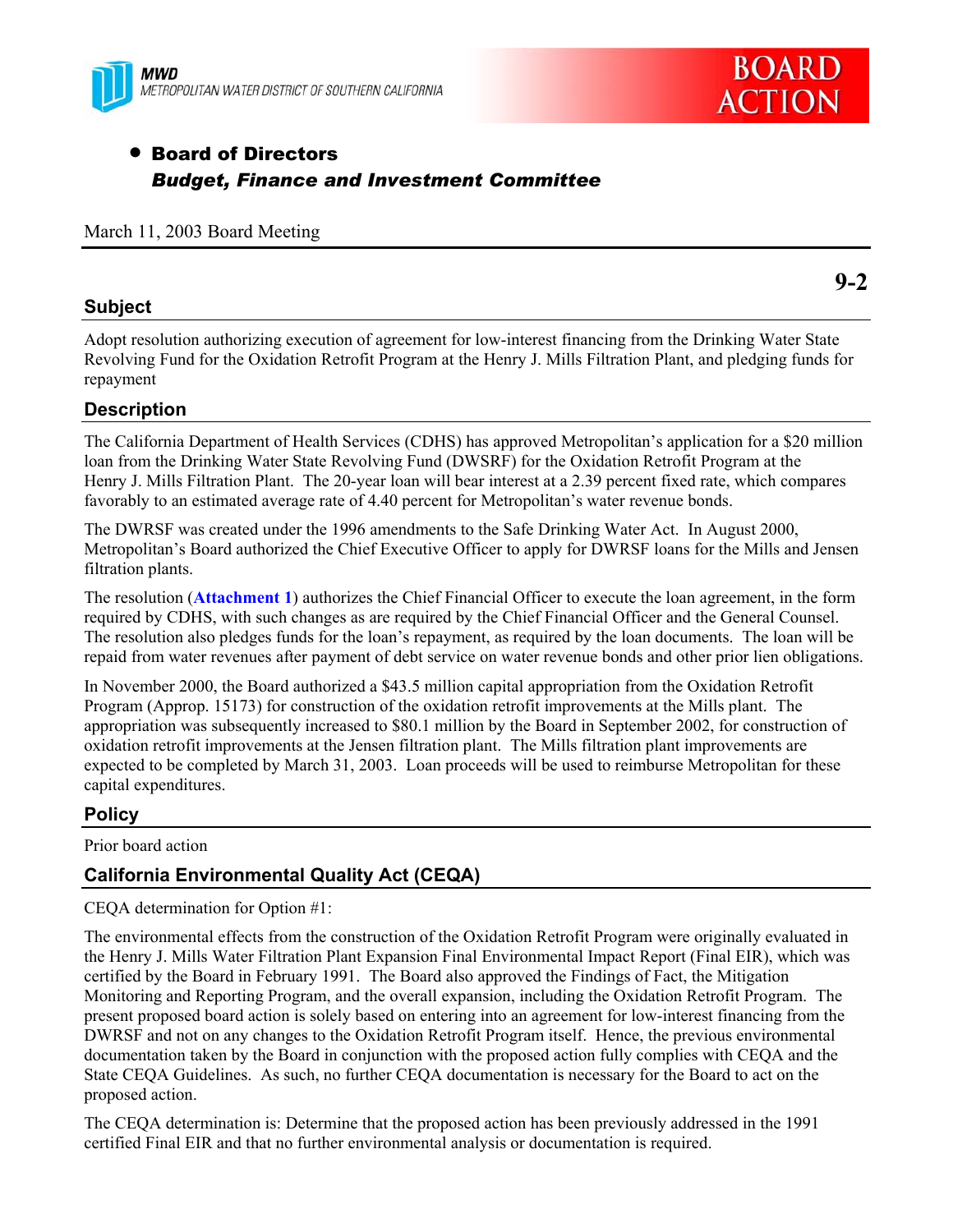CEQA determination for Option #2:

None required

#### **Board Options/Fiscal Impacts**

#### **Option #1**

Adopt the CEQA determination and the resolution (**Attachment 1**), authorizing execution of agreement for low-interest financing from the Drinking Water State Revolving Fund for the Oxidation Retrofit Program for the Henry J. Mills Filtration Plant, and pledging funds for repayment.

**Fiscal Impact:** \$5 million (the amount of interest payable over the 20-year term of the loan)

#### **Option #2**

Do not adopt the resolution authorizing execution of financing agreement. **Fiscal Impact:** \$10.3 million (the amount of interest payable assuming the project will be funded at the estimated cost of capital for Metropolitan's water revenue bonds)

#### **Staff Recommendation**

Option #1

*Brian G. Thomas Chief Financial Officer* 

2/14/2003 *Date*

su

2/15/2003 *Date*

*Ronald R. Gastelum Chief Executive Officer* 

**Attachment 1 – Resolution** 

BLA #2109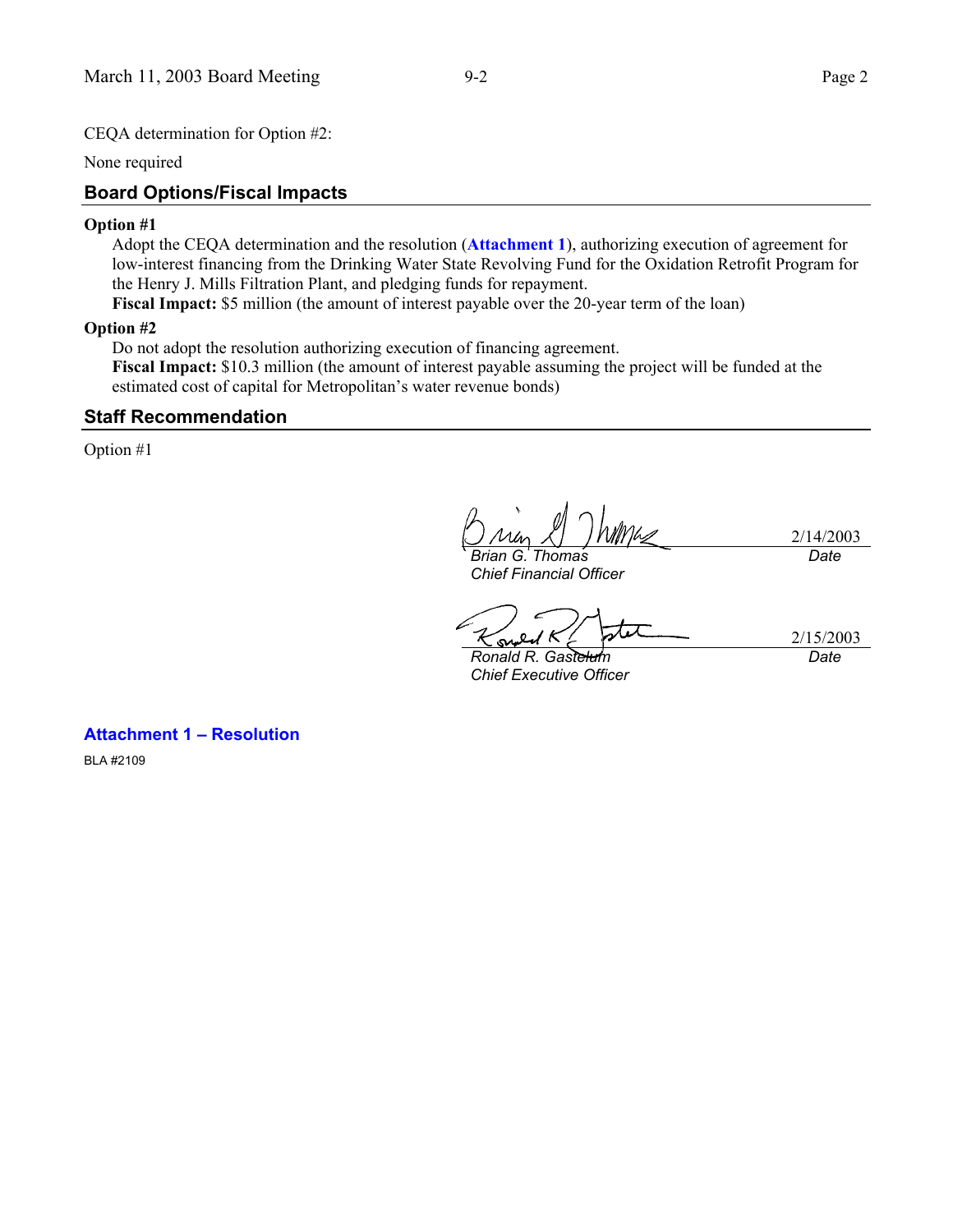#### THE METROPOLITAN WATER DISTRICT OF SOUTHERN CALIFORNIA

### RESOLUTION \_\_\_\_

# RESOLUTION OF THE BOARD OF DIRECTORS OF THE METROPOLITAN WATER DISTRICT OF SOUTHERN CALIFORNIA AUTHORIZING EXECUTION OF LOAN AGREEMENT AND PLEDGING FUNDS FOR REPAYMENT

 $\mathcal{L}_\text{max}$ 

WHEREAS, on August 22, 2000, the Board of Directors of The Metropolitan Water District of Southern California authorized the Chief Executive Officer to execute an application for a low-interest loan from the State of California under the California Safe Drinking Water State Revolving Fund Law of 1997, to finance Oxidation Retrofit Program improvements (the "Project") at the Henry J. Mills Filtration Plant; and

WHEREAS, the California Department of Health Services has notified Metropolitan that the Project is eligible for a \$20 million construction loan at a fixed interest rate of 2.39 percent, to be repaid over a twenty-year term; and

WHEREAS, Metropolitan's obligation to repay such loan will be secured by a subordinate pledge of net operating revenues, as provided in this Resolution;

NOW, THEREFORE, the Board of Directors of The Metropolitan Water District of Southern California, DOES HEREBY RESOLVE, DETERMINE AND ORDER as follows:

**Section 1.** That Metropolitan is authorized to enter into the construction loan described in the Recitals to this Resolution, on the terms and subject to the conditions set forth in the Funding Agreement Between State of California Department of Water Resources and Metropolitan Water District of Southern California, Project Number 1910087-02, substantially in the form on file with the Executive Secretary (the "Funding Agreement").

**Section 2.** That the Chief Executive Officer or his designee is authorized to execute the Funding Agreement, in form approved by the General Counsel.

**Section 3.** That to provide security for payment of the principal and interest as they become due under the Funding Agreement, there is hereby granted a lien on and pledge of Net Operating Revenues (defined below); provided, however, that such lien and pledge shall be subject and subordinate to the lien and pledge on the Net Operating Revenues securing the payment of Metropolitan's outstanding water revenue bonds and parity obligations, as described in Section 4.

For purposes of this Resolution, "Net Operating Revenues" shall mean revenues received by Metropolitan from charges for the sale and availability of water, after payment of all necessary expenditures for operating and maintaining Metropolitan's properties, works, and facilities, including (i) expenditures for operation, maintenance, power and replacement charges payable under the contract between the State of California Department of Water Resources and Metropolitan dated November 4, 1960, as amended from time to